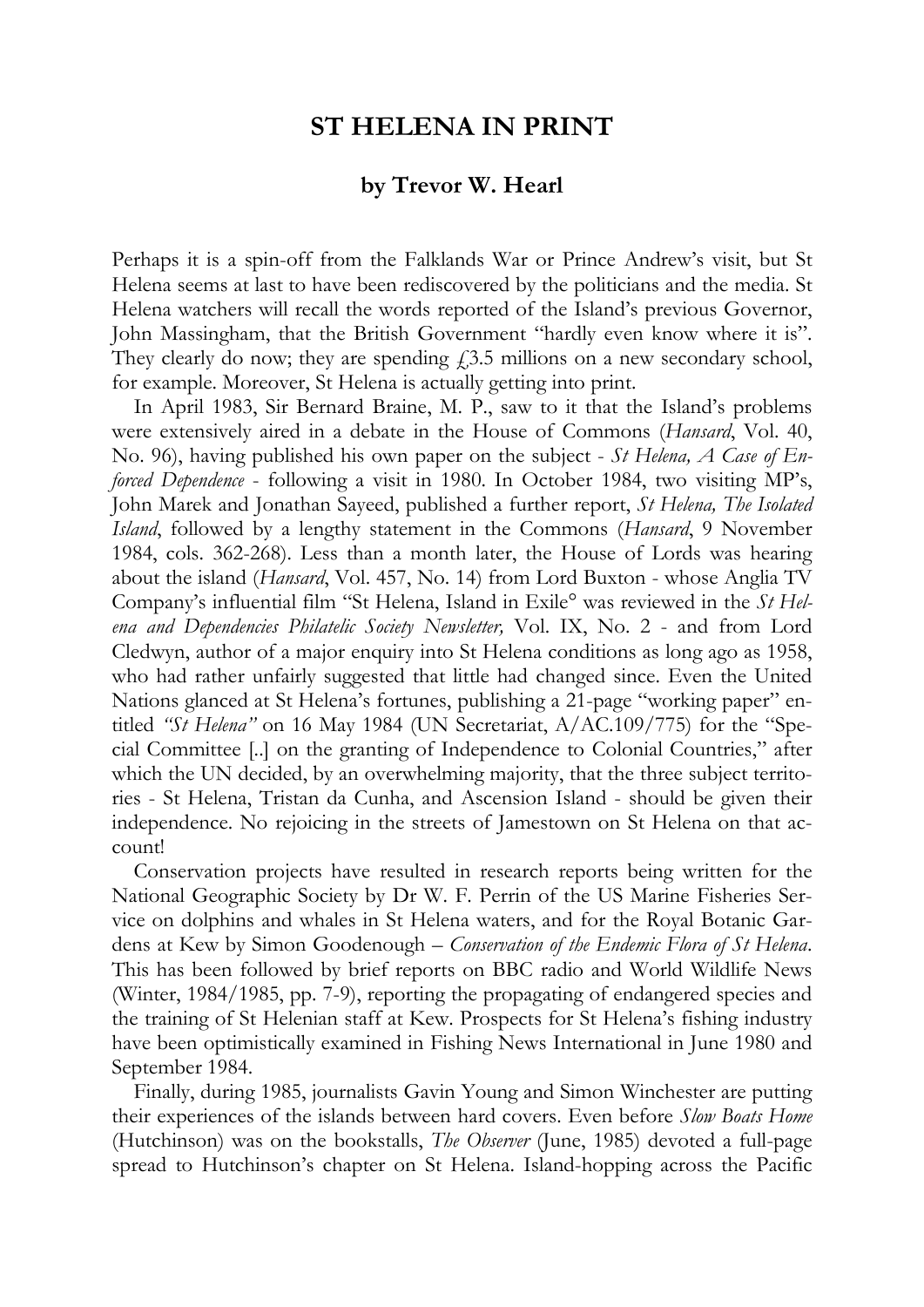and Atlantic, Hutchinson makes some astute asides on his brief stay at St Helena and Ascension Island (pp. 394-421), with unstinting praise for the St Helena Shipping Company and its managing director, "Saint" Andrew Bell. In his forthcoming volume *Outposts* (Hodder and Stroughton, 1985), Simon Winchester reflects on Britain's remaining colonies; he tells me that "our" three islands "make up quite a substantial portion of the book. I have found them all quite fascinating places".

Far-flung outposts of the old British Empire have long fascinated philatelists and armchair travellers, but the extent of interest since the Falklands War has grown far wider. Two globe-trotting journalists, Gavin Young and Simon Winchester, were variously trapped by that conflict as each sought to round Cape Horn, pursuing his own island-hopping odyssey. Young reached Rio; Winchester spent three uneasy months in a Patagonian prison. Both eventually found their way to St Helena and its isolated dependencies. Now, their snapshot impressions are preserved in two best-selling travellers' tales.

Young's *Slow Beats Home* (Hutchinson, E12.95) has already proved its appeal by reaching the top three, out of 158 titles, among 1985's Thomas Cook Travel Book selection. He coaxes his readers from the China Seas (where he last left them in *Slow Boats in China*) via Pacific "isles of illusion" and Cape storms, into the magical Peter Pan port of Jamestown, St Helena: "Had I discovered at last a place where everyone was content?" The travel-weary author doesn't say but sketches a reporter's view of St Helenians in their island home, taken perhaps too glibly from bar counters on ship and shore. At Plantation House, the Governor of St Helena, ostentatiously "unstuffy" - "I give old islanders lifts" - regaled him with an unseemly story of the French consul posting his deceased mother's body home in a barrel of brandy - "Good brandy, too" - before Young drove to Longwood for lunch, where he found M. Martineau a charming host, author of 18 books and "not much of a chauvinist". Then, off to Ascension, "the big clinker [..] an odd and unappealing place", towards which he was able to give a cursory glance for a couple of days. Young's style makes his book easy and entertaining reading - like a Sunday supplement.

Simon Winchester's *Outposts* (Hodder and Stoughton,  $\ell$ 12.95) is not such a rosy travelogue. The author took the trail with a purpose, as well as a sharp eye, ranging from Gibraltar to South Georgia, from Pitcairn to Diego Garcia, aiming to "record the last moments and the last peoples of what undoubtedly was the greatest Empire in the history of the world". A tall order, it proved more hazardous than he was prepared for.

One hazard was reaching his ocean oases, Tristan da Cunha, for instance. Reading Derrick Booy's *Rock of Exile* (1957) - "the most sensitive of all the few accounts of Tristan da Cunha" - instead of the vastly experienced Allan Crawford's *Tristan da Cunha and the Roaring Forties* (Edinburgh and Cape Town, 1982), he first tried yachting there in December. His next attempt, aboard RMS St Helena, revealed another hazard - forbidden to land! Protecting Booy's shy heroine were her husband and the island policeman: "No nonsense. We won't forget you, you knows," he warned before at last letting the dismayed journalist briefly ashore. Yet Win